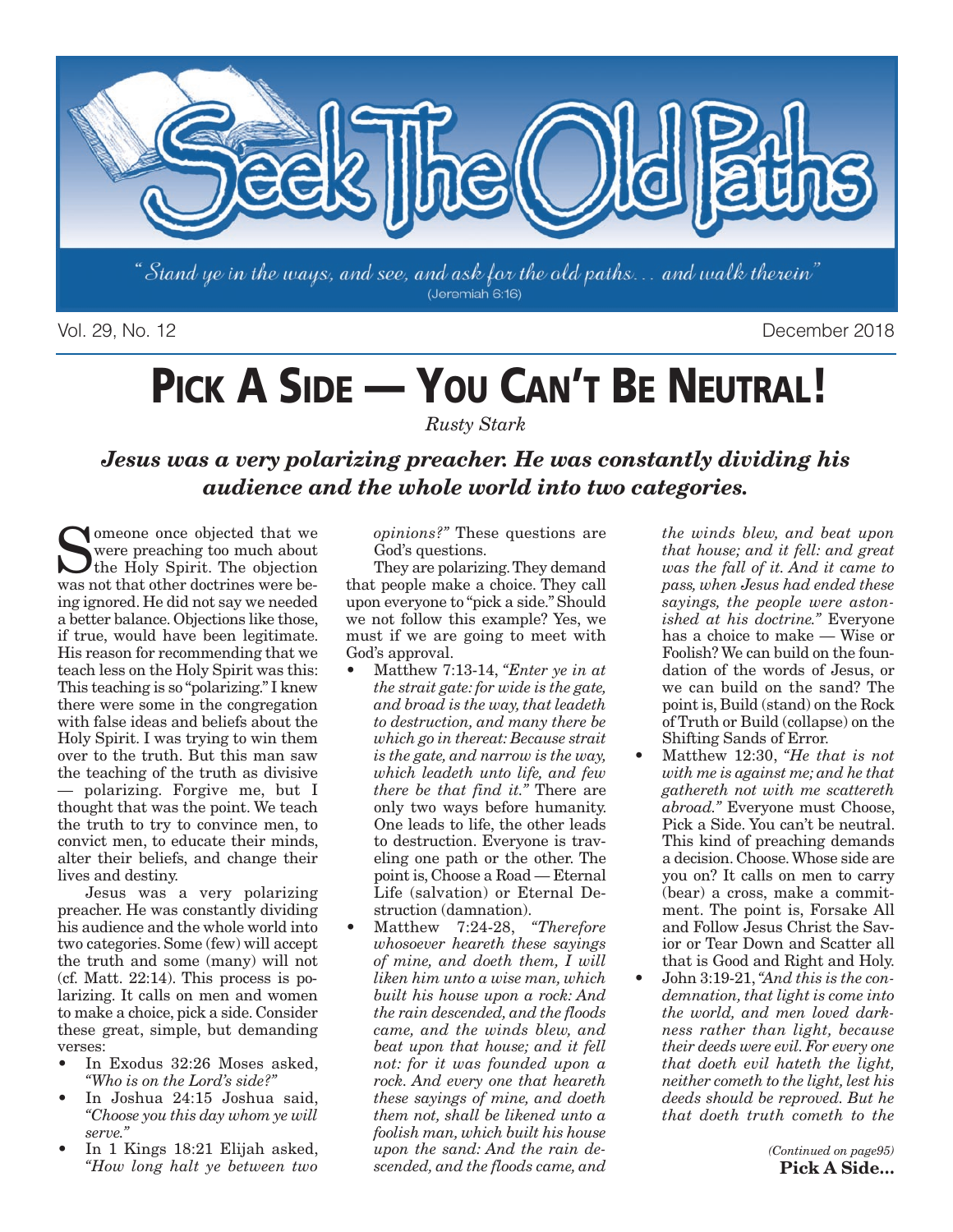

### *"Nobody wants to be a bodiless spirit floating around on a cloud somewhere."*

This article is examining the so-<br>called "heaven on earth" — "re-<br>newed earth" doctrine. It teaches called "heaven on earth" — "renewed earth" doctrine. It teaches that:

1) At the Lord's second coming the earth will not be burned up, dissolved, melted, and pass away like 2 Peter 3:7- 12 says. Instead, it will be renovated and renewed much like the Jehovah's Witness cult teaches.

2) Heaven above where God, Christ, the Holy Spirit and an innumerable company of heavenly beings are right now will cease to exist. God's dwelling place in heaven above will pass away instead of the earth passing away. This doctrine claims heaven will come down and be established on the renewed earth. God will come to us instead of us going to him!

On page 79 of Randy Alcorn's book called *Heaven* we read that God "promises us a *New* Earth. ...It means that we can expect to find earthly things there — including atmosphere, mountains, water, trees, people, houses — even cities, buildings, and streets. ...In heaven we'll rest, work." He says we will "eat, walk, serve, work, laugh and play, why would we not sleep? ... I believe we will likely need it *and* enjoy it (p.330). We will "open our homes to guests" (p.335). "It's not just people who will be renewed but also the earth and 'all things' in it. Do 'all things' include animals? Yes. Horses, cats, dogs, deer, dolphins, and squirrels — as well as the inanimate creation — will be beneficiaries of Christ's death and resurrection" (p.397). He suggests that some animals that lived, suffered and died "...must be made whole on the New Earth. Wouldn't some of those likely be our pets" (p.400)? People not only have cats and dogs as pets, some have spiders, lizards and snakes! Regarding our pets, Alcorn suggests "...We have biblical grounds for not only wanting but also expecting that we may be with

them again on the New Earth" (p.402).

For such a consequential and fatal doctrine to be devised requires a lot of imagination and the champions of this teaching not only admit it, they encourage it. Alcorn recommends to his readers *"the importance of using our imagination"* (p.16). The whole system of a renewed physical earth with God dwelling upon it for eternity is founded upon a very wild and vivid imagination. Since there is not one shred of Bible evidence to support the idea, the only place left to go is a mindset of delusion (a belief or altered reality that is persistently held despite evidence of agreement to the contrary). Do you wonder why they want us to use our imagination? It's because there is no Scripture to support it. There is no *"thus saith the Lord"* when it comes to the "renewed earth" doctrine (cf. Exodus 4:22; 1 Kings 21:19; Isa. 28:16; Jer. 6:16).

To use your imagination requires you to "take from" and "add to" what God says. To do so is perverting the Gospel. God pronounces a curse upon those who pervert His Word. Some among the churches in Galatia had left the Gospel of Christ and embraced another gospel. *"Which is not another; but there be some that trouble you, and would pervert the gospel of Christ. But though we, or an angel from heaven, preach any other gospel unto you than that which we have preached unto you, let him be accursed. As we said before, so say I now again, If any man preach any other gospel unto you than that ye have received, let him be accursed"* (Gal. 1:6-9). God forbids anyone altering His Holy Book (Deut. 4:2; Deut. 5:32; Prov. 30:6; Rev. 22:18-19).

A major point of the so-called "renewed heaven and earth" doctrine is that God will make our present physical, material, tangible bodies we have now into new physical, material, tan-

gible bodies to live on the New Earth. One expression frequently used in regard to heaven being on a physical earth is: *"Nobody wants to be a bodiless spirit floating around on a cloud somewhere."* Where does the idea of being a "bodiless spirit" come from? Their imagination of course! Apparently, they don't like the idea of being a "spirit." That's not appealing to them — they love the flesh. One proponent of this teaching said, "Flesh and blood no more! We'll be flesh and bone! Flesh and bone going all the way to heaven!" That's the way they see the Biblical view of heaven.

"Projection" suggests to others what they should or should not believe. The concept of "a bodiless spirit floating around on a cloud somewhere" comes out of one's imagination — "out of thin air." There is nothing in the Bible akin to it. Since they don't like the idea, they suggest you wouldn't like it either. They introduce that you should not believe it by saying that nobody wants to do that. Since you don't want to be the only one who believes it, you feel compelled to go along with the crowd. It's a psychological suggestion which prepares the minds of others to reflect what the proponents of it believe themselves. However, people need to think for themselves and not let anyone tell us what we should believe and/or not believe. The Bible and the Bible alone is our guide (cf. John 12:48).

"Renewed earth" doctrine says we get our physical, material, tangible body back in the resurrection. However, 1 Corinthians 15:50 says *"...flesh and blood cannot inherit the kingdom of God."* They haven't figured out how to get around that so they run to Luke 24:39 where they think they've found the answer to their dilemma. Jesus said, *"a spirit hath not flesh and bones, as ye see me have."* They use their imagination and come up with the idea that since Jesus, after his resurrection, had a body of "flesh and bones," that we will get our physical body of flesh and bones back — minus any blood of course. They acknowledge that "flesh and blood" can't go to heaven (1 Cor. 15:50), but then turn around and say that "flesh and bones" can. Was the Lord making a distinction between a body of "flesh and blood" and a body of "flesh and bones" (without blood)? Was that his emphasis? Not at all. He was simply calling attention to the fact that he had not yet ascended unto the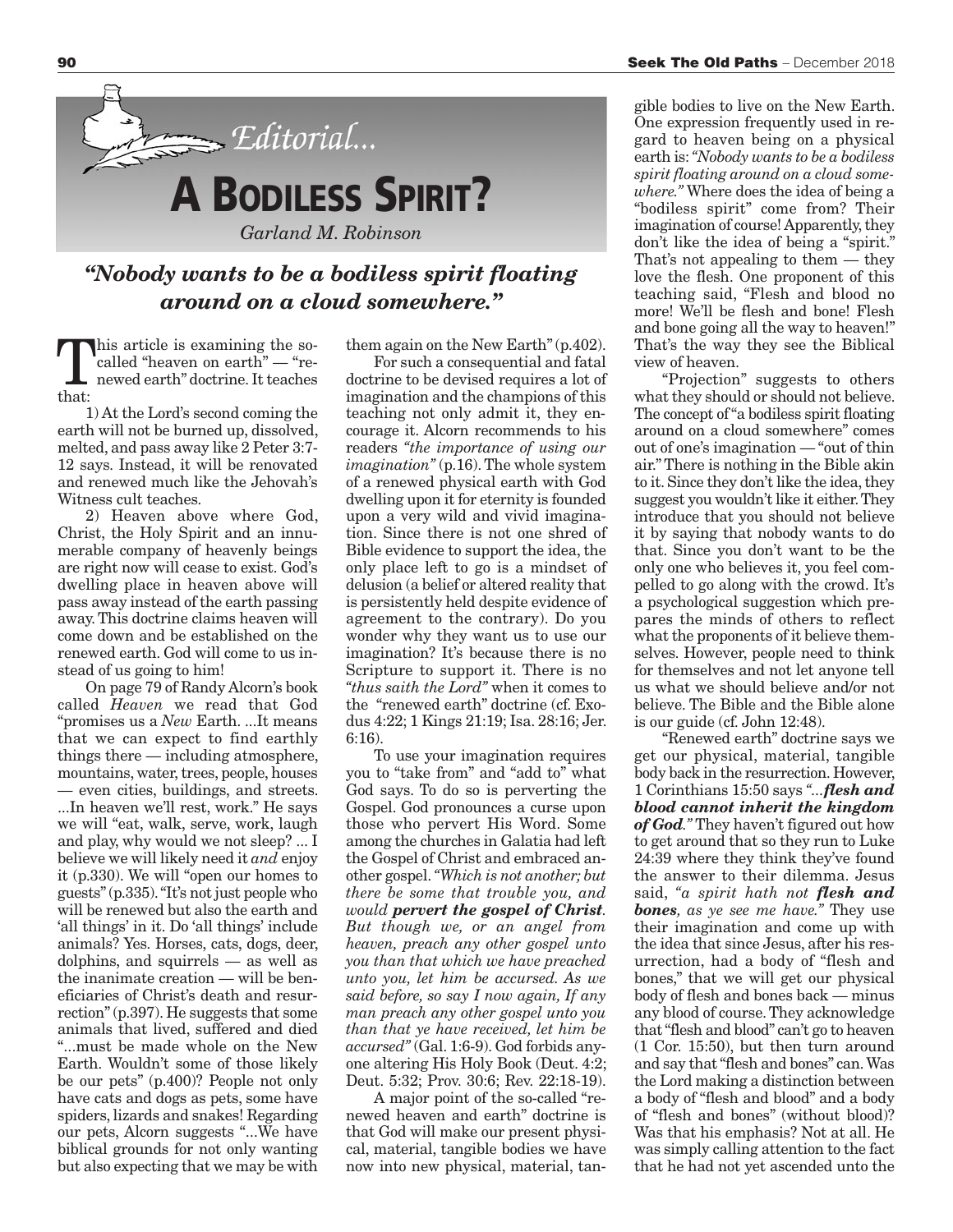Father in heaven; and as evidence of it, he was in a body of flesh and bones. He was in a fleshly body, not a spiritual body. Heaven is a spiritual realm — a sphere not subject to the physical world. It's beyond the physical world. It was forty days before Jesus ascended back into heaven (cf. Acts 1:3).

Renewed earth doctrine has created a major distinction (where none exists) between flesh and blood and flesh and bones. They attempt to solve it but cannot. Paul wrote to Corinth saying that at the Lord's second coming both the righteous dead and righteous living will be "changed" — from a physical body to a spiritual body. *"Behold, I shew you a mystery; We shall not all sleep, but we shall all be changed, In a moment, in the twinkling of an eye, at the last trump: for the trumpet shall sound, and the dead shall be raised incorruptible, and we shall be changed"* (1 Cor. 15:51-52). We will be changed from a corruptible physical body into an incorruptible spiritual body. Our body will no longer be flesh and bones and blood. The Holy Spirit says, *"It is sown a natural body; it is raised a spiritual body. There is a natural body, and there is a spiritual body"* (1 Cor. 15:44). *"For this corruptible must put on incorruption, and this mortal must put on immortality. So when this corruptible shall have put on incorruption, and this mortal shall have put on immortality, then shall be brought to pass the saying that is written, Death is swallowed up in victory"* (1 Cor. 15:53-54). Philippians 3:21 says the same thing. Our *"vile body"* will be fashioned *"like unto his glorious body."* While Jesus walked the earth he was not yet in his spiritually glorified body. He was in a body of flesh, not spirit. At his second coming, the redeemed leave the earth and will be with him forever with a spiritual body. *"...The dead in Christ shall rise first: Then we which are alive and remain shall be caught up together with them in the clouds, to meet the Lord in the air: and so shall we ever be with the Lord"* (1 Thess. 4:16- 17). This verse clearly points out that the redeemed leave the earth and will be with the Lord forever (in the air, beyond this earth).

Consider also that the apostle John lived with Jesus for three years or so and was with him after his resurrection, yet he wrote many years later: *"Beloved, now are we the sons of God, and it doth not yet appear what we*

*shall be: but we know that, when he shall appear, we shall be like him; for we shall see him as he is"* (1 John 3:2). John saw his body of flesh and bones after his resurrection and before his ascension into heaven (Luke 24:39) yet wrote many years later that we don't know "what we shall be." He said we do not know what we will be like; but, renewed earth advocates say we do know. Now, which do you believe? The inspired apostle John or uninspired men?

If we know anything about what the Bible teaches on the resurrection and our eternal destiny in heaven, it is the fact that we will not be in our physical body we have now! Notice the words of Holy Scripture. *"Thou fool, that which thou sowest is not quickened except it die: And that which thou sowest, thou sowest not that body that shall be, but bare grain, it may chance of wheat, or of some other grain: But God giveth it a body as it hath pleased him, and to every seed his own body. All flesh is not the same flesh: but there is one kind of flesh of men, another flesh of beasts, another of fishes, and another of birds. There are also celestial bodies, and bodies terrestrial: but the glory of the celestial is one, and the glory of the terrestrial is another. There is one glory of the sun, and another glory of the moon, and another glory of the stars: for one star differeth from another star in glory. So also is the resurrection of the dead. It is sown in corruption; it is raised in incorruption: It is sown in dishonour; it is raised in glory: it is sown in weakness; it is raised in power: It is sown a natural body; it is raised a spiritual body. There is a natural body, and there is a spiritual body. ... Howbeit that was not first which is spiritual, but that which is natural; and afterward that which is spiritual. ... Now this I say, brethren, that flesh and blood cannot inherit the kingdom of God; neither doth corruption inherit incorruption"* (1 Cor. 15:36- 44,46,50).

Notice the strong language of verses 36-37, *"Thou fool...thou sowest not that body that shall be."* The green stalk of corn which comes forth from the soil has no resemblance to the grain of corn that was planted. That which comes forth looks nothing like that which was sown! But it's still corn. The renewed earth doctrine says Christ died to give us physical (material, tangible) immortality. It says we will get

our physical body back and the Lord will live with us on this renewed earth for eternity.

All the verses above set in contrast the physical body and the spiritual body. The physical body, and nothing with which it has to do, will go to heaven — yea, CANNOT go to heaven! *"For here* (on the earth) *...we no continuing city, but we seek one to come"* (Heb. 13:14). *"While we look not at the things which are seen, but at the things which are not seen: for the things which are seen are temporal; but the things which are not seen are eternal"* (2 Cor. 4:18). The things we see, physical things, are temporary. The things we can't see, spiritual things, are eternal.

## **CONTRIBUTIONS**

| H. L. Bradshaw\$100                 |  |
|-------------------------------------|--|
|                                     |  |
| Anonymous \$100                     |  |
|                                     |  |
| Baker C/C, Baker, FL \$25           |  |
| Lana Turner \$50                    |  |
|                                     |  |
| Anonymous \$100                     |  |
| Arlington C/C,                      |  |
| McMinnville, TN\$50                 |  |
| Sheldon Wright\$50                  |  |
| Del Brantley \$50                   |  |
|                                     |  |
| Bethlehem C/C, Baxter, TN \$100     |  |
| Neely's Bend C/C,                   |  |
| ну s вепа U/C,<br>Madison, TN \$125 |  |
| Bradford C/C, Bradford, TN\$50      |  |
| Anonymous \$200                     |  |
| Bob Hawkins \$30                    |  |
| Anonymous \$1,000                   |  |
| Anonymous \$200                     |  |
| Anonymous \$1,000                   |  |
|                                     |  |
| Del Brantley \$50                   |  |
| Central Arkansas C/C,               |  |
| Alexander, AR \$200                 |  |
| Arlington C/C,                      |  |
| McMinnville, TN\$50                 |  |
| Anonymous \$250                     |  |
|                                     |  |
| Beginning Balance\$6,077.43         |  |
| Contributions \$4,085.00            |  |
| Debits                              |  |
| Postage\$1,919.77                   |  |
| Paper\$1,128.70                     |  |
| Supplies \$212.87                   |  |
| Repairs\$540.12                     |  |
| Ending Balance\$6,360.97            |  |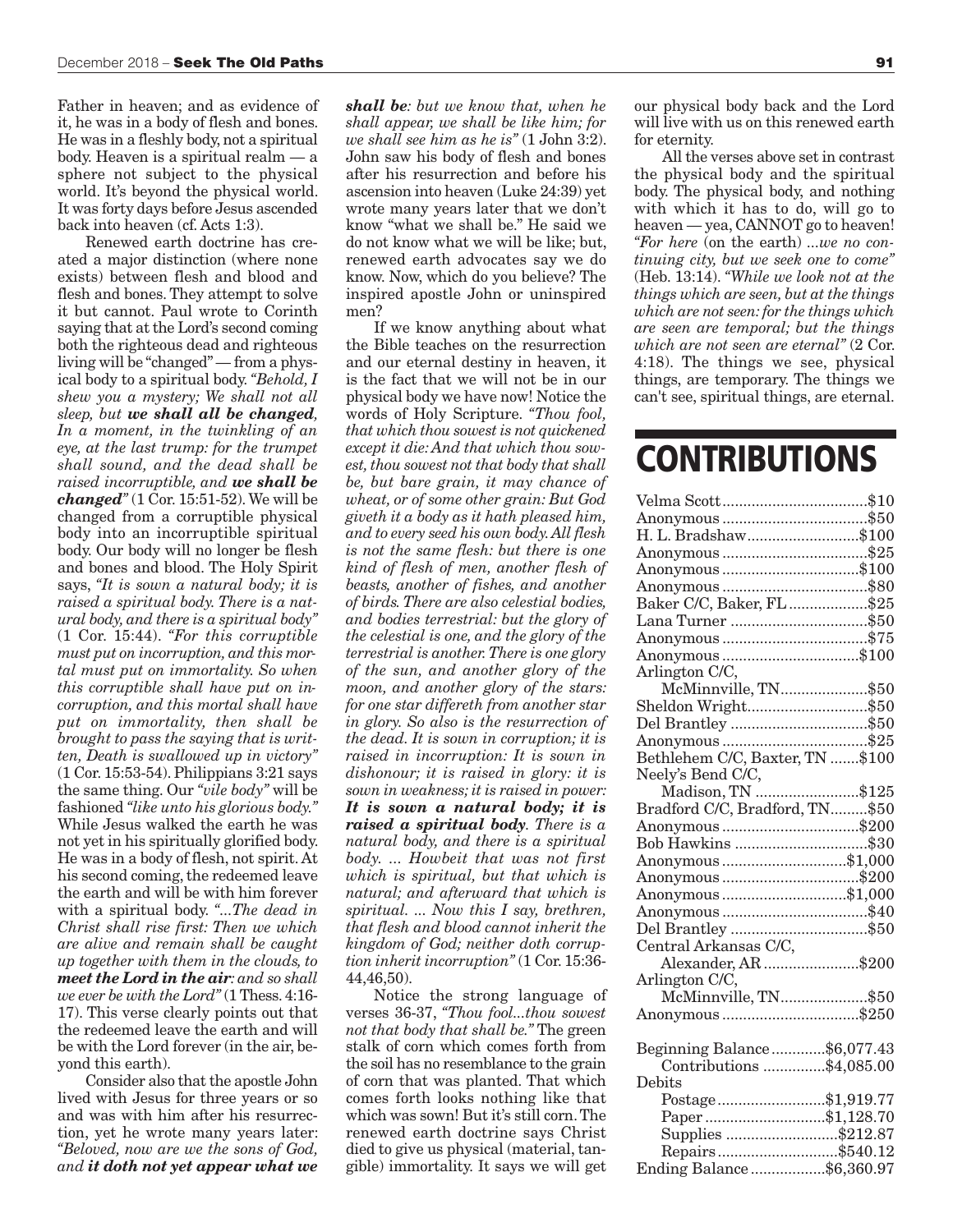## **"THE NEW HEAVENS AND THE NEW EARTH" #4**

*Gary McDade*

### *In the end, when Alcorn's fanciful 492 page book has been read and studied, there is not one single, solitary new fact revealed about heaven. His imaginings, speculations, and "twisting" of the Scriptures, in reality, have yielded no actual, truthful, or Scriptural information.*

**On** occasion, brother N. B.<br>
fective argument and state<br>
that it was "un-got-over-able" Here Hardeman would make an efthat it was "un-get-over-able." Here are a few "un-get-over-able" arguments for Randy Alcorn and his followers.

The Melchisedec priesthood of Christ contains two integral parts: 1) Christ is a priest forever after the order of Melchisedec (Psa. 110:4; Heb. 5:6; 6:20; 7:3,17,21) and 2) "If he [Jesus Christ] were on earth, he should not be a priest" (Heb. 8:4), therefore Christ will never be on the earth again. In contradistinction, Randy Alcorn affirms, "...He will also physically reside on the earth with us. Have you ever imagined what it would be like to walk the earth with Jesus, as the disciples did? Have you ever wished you had that opportunity? You *will* — on the New Earth" (p.188). Alcorn is wrong about his view of heaven being on earth. If Jesus were to come dwell on earth, the moment that He set foot on the earth the benefits of his crimson blood that flowed from his riven side "for the remission of sins" would terminate because His position as our High Priest to apply His blood for our forgiveness would be forever abrogated.

The Bible doctrine of Jesus Christ being our "forerunner" (Heb. 6:20) requires His followers to go where He is right now. The word "forerunner," appearing only here in the Bible, is from *prodromos* which Joseph Henry Thayer says means, "Forerunner. ...One who comes in advance to a place whither the rest are to follow" (p.538). The verse tells us Christ presently is entered within the veil or in heaven for us, and our hope is anchored there and secured by two immutable things: God's promise and God's oath. Jesus was *"taken up from you into heaven"* (Acts 1:11) and is *"set down at the right hand of the throne of God"* (Heb. 12:2). Therefore, *"If ye then be risen with Christ, seek those things which are above, where Christ sitteth on the right hand of God. Set your affection on things above, not on things on the earth"* (Col. 3:1-2). Randy Alcorn uses the word "forerunner" in his book called *Heaven,* but he redefines the term. He wrote, "...Christ's resurrection is the forerunner of our own, and our resurrection is the forerunner of the earth's" (p.108). This is typical of Alcorn's twisting of the Scripture which, unfortunately, he does to his own destruction, *"As also in all his epistles, speaking in them of these things; in which are some things hard to be understood, which they that are unlearned and unstable wrest* [twist, NKJV], *as they do also the other scriptures, unto their own destruction"* (2 Peter 3:16).

Another reason Jesus Christ is not coming back to the earth is because He has finished the work God gave Him to do on the earth. Jesus Christ affirmed, *"I have glorified thee on the earth: I have finished the work which thou gavest me to do"* (John 17:4). And, *"When Jesus therefore had received the vinegar, he said, It is finished: and he bowed his head, and gave up the ghost"* (John 19:30, emphasis added). No premillennialist has ever accepted what Jesus said in these verses.

The material universe was created *ex nihil,* "out of nothing," for the Bible affirms, "Through faith we understand that the worlds were framed by the word of God, so that things which are seen were not made of things which do appear [were not made of things which are visible, NKJV]" (Heb. 11:3). This passage defeats "materialism, the doctrine that whatever exists is either physical matter, or depends upon physical matter" (P. Helm, *New Dictionary of Theology,* p.416). As you know, Randy Alcorn

avers, heaven is "a familiar, physical, tangible *place*" (p.15), "a finite environment" (p.44), heaven has physical properties (p.57), and "there will be no more gulf between the spiritual and physical worlds" (p.103). Hebrews 11:3 stands to correct Randy Alcorn's materialism.

God is called "the eternal Spirit" in Hebrews 9:14. Yet, Randy Alcorn insists, "The Incarnation is about God inhabiting space and time as a human being — the new heavens and New Earth are about God making space and time his *eternal home,* as Jesus is God incarnate, so the New Earth will be Heaven incarnate" (p.46). Concerning God, Job affirmed, *"For he is not a man, as I am, that I should answer him, and we should come together in judgment"* (Job 9:32, emphasis added). Samuel also declared, *"And also the Strength of Israel will not lie nor repent: for he is not a man, that he should repent"* (1 Samuel 15:29, emphasis added). God said, *"Shall he that contendeth with the Almighty instruct him? he that reproveth God, let him answer it"* (Job 40:2). Randy Alcorn has affirmed in *Heaven* "That God would come down to the New Earth to live with us fits perfectly with his original plan" (p.45), and he rejects and omits the following three passages of Scripture on the nature of God: *"Who is the image of the invisible God, the firstborn of every creature"* (Col. 1:15, emphasis added); *"Now unto the King eternal, immortal, invisible, the only wise God, be honor and glory for ever and ever. Amen"* (1 Tim. 1:17, emphasis added), and *"By faith he forsook Egypt, not fearing the wrath of the king: for he endured, as seeing him who is invisible"* (Heb. 11:27, emphasis added).

Randy Alcorn denies what the apostle John wrote in Revelation 21:1, *"And I saw a new heaven and a new earth: for the first heaven and the first*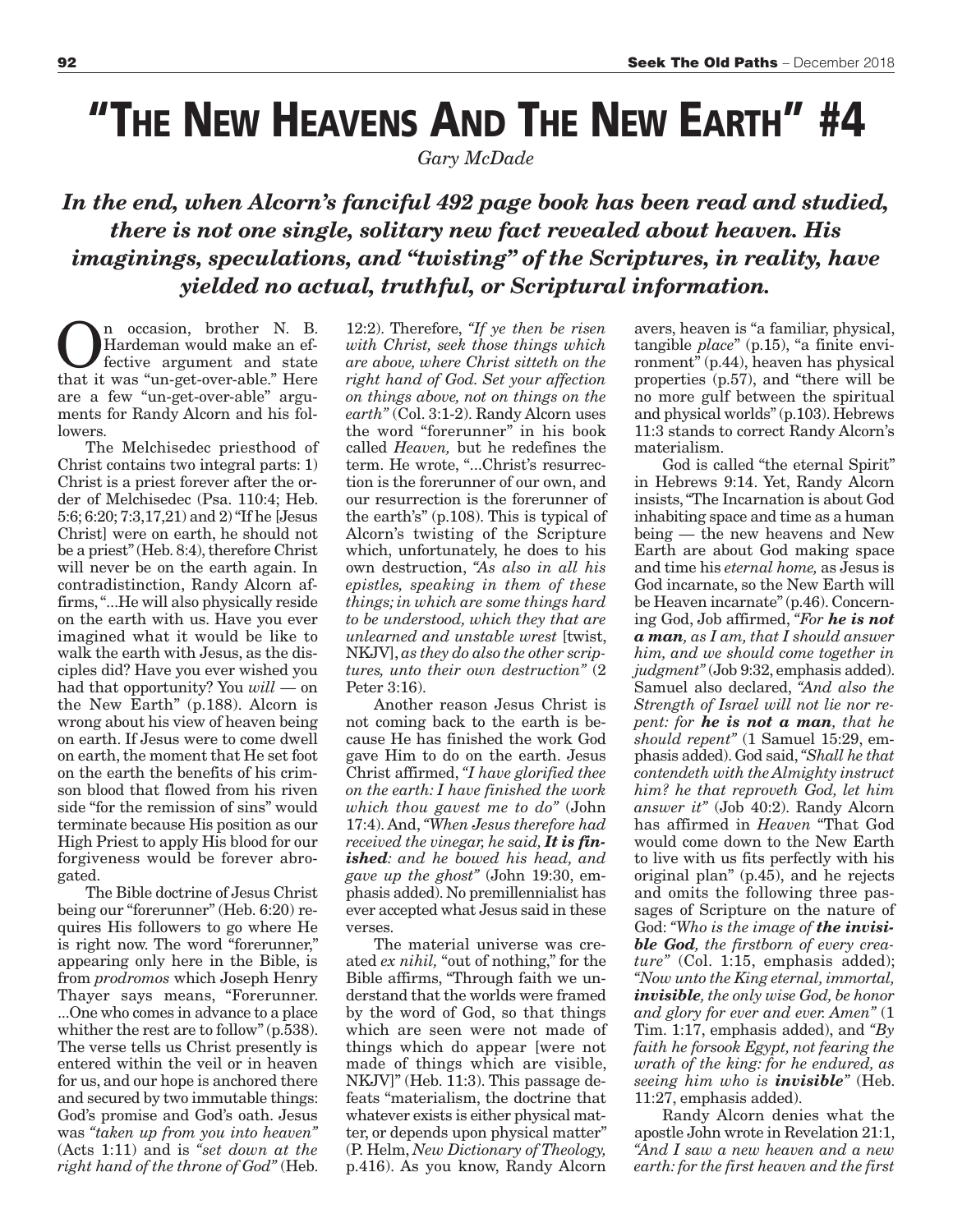*earth were passed away; and there was no more sea"* (emphasis added). Alcorn teaches the first heaven and the first earth will not pass away; they will be "relocated" (p.261), and he says, "I predict the New Earth will include large bodies of water where we'll dive, perhaps without tanks or masks. Can you imagine effortlessly holding your breath for hours? Imagine fresh water we can freely drink of, water in which we can open wide our eyes and play with God's creatures of the deep" (p.275). This is not biblical exegesis; this is a false teacher who from the beginning of his book of fiction urged his readers to "fire up our imagination" (p.16).

Again, the readers of the Bible are reminded of the great warning the apostle John strategically placed at the close of Revelation, *"For I testify unto every man that heareth the words of the prophecy of this book, If any man shall add unto these things, God shall add unto him the plagues that are written in this book: And if any man shall take away from the words of the book of this prophecy, God shall take away his part out of the book of life, and out of the holy city, and from the things which are written in this book"* (Rev. 22:18-19).

*Heaven* by Randy Alcorn adamantly opposes the apostle Peter's language concerning the destruction of the world in 2 Peter 3:10-13. Where the Word of God says "destroyed," Alcorn takes it away and replaces it with "renewed." Where the Word of God says "burned up," Alcorn takes it away and replaces it with "refined." Where the Word of God says "the earth and the works therein shall be burned up," Alcorn takes it away and replaces it with "*The same earth* destined for destruction is also destined for restoration" (p.152, emphasis added). Where the Word of God says "dissolved," Alcorn takes it away and replaces it with "resurrected."

Throughout his book, Alcorn takes the Word of God away and replaces it with his own words. He takes obedient faith out and replaces it with "faith only." He takes "be faithful unto death" out and replaces it with "once saved, always saved." He takes the Melchisedec Priesthood of Jesus Christ out and replaces it with millions of Jesus Christs walking on the earth (p.190). He takes the church of Christ as "the dispensation of the full-

ness of times" out and replaces it with the millennial kingdom of Christ on earth (p.103). It is his usual approach to Scripture to omit or reject the Word of God outright. Faithful members of the church of Christ have too much respect for the Bible to accept Randy Alcorn's *Heaven* as a credible source on heaven or any other Biblical subject.

Alcorn quotes Wayne Grudem who prefers "laid bare" in 2 Peter 3:10 from the NIV instead of "exposed" from the ESV on which translation committee Grudem himself served! Notice the ambiguity Alcorn presents from Grudem on a central element of their scheme, "Peter 'may not be speaking of the earth as a planet but rather the surface things on the earth (that is, much of the ground and the things on the ground)"  $(p.152)$ . By using the word "may" the reader, now drawn into Alcorn's system of twisting the Scripture, is left to imagine for himself how this cataclysmic event unfolds. The apostle Peter used the words, "pass away," "elements shall melt with fervent heat," "shall be burned up," "all these things shall be dissolved," "dissolved," and "the elements shall melt with fervent heat." And, the subject of this language is "the heavens" and "the earth." Alcorn's position is that somehow "laid bare" is supposed to negate all Peter's inspired words! Observe, the word *katakaesetai* translated, "burned up," appears in the Alexandrinus and many other ancient manuscripts, lectionaries, and translations. The word for "laid bare" is from *heurethesetai* future passive tense from *heurisko* concerning which James Hope Moulton and George Milligan, recognized scholars of the koine or New Testament Greek drawn "from the papyri and other non-literary sources" from the first century, tell us the word is used in the following senses: "*I* cannot *find* the entry in the books" and "because this man has left the country and *is* not *to be found*" (*The Vocabulary of the Greek Testament*, pp.264- 265, the italicized words are the definition). This shows the meaning of the word to be a search for something that is found alright; it is found missing! The *Shorter Lexicon of the Greek New Testament* by F. Wilbur Gingrich (revised by Frederick W. Dander) has the meaning of *heurisko* "be judged" here in 2 Peter 3:10 as in a judgment by

fire (p.81). Therefore, these insights from the Greek text of 2 Peter 3:10 prove that the meaning of "laid bare" is anything but "restoration" as Alcorn insists (p.154). And, these passages from Peter's pen harmonize with John's writing in Revelation 20:11, *"And I saw a great white throne, and him that sat on it, from whose face the earth and the heaven fled away; and there was found no place for them."* The phrase, "There was found no place for them," is from *topos oux heurethe* [aorist passive of *heurisko*] where once again having disappeared or having been annihilated is the meaning leaving nothing to be "restored," "remodeled," or "resurrected."

The late brother Guy N. Woods accurately wrote about 2 Peter 3:10- 13, "The works that are to perish in the fire which shall ultimately destroy the earth are those which belong to the earth and are characteristic of it, whether of God or man. Along with its dissolution there will be the burning of all that man has accomplished of a material nature — houses, cities, monuments, etc. — everything to which he has set his hand here. These, along with all of God's material creation, are to be dissolved, consumed in the heat of the mighty catastrophe" (GA Commentary, p.187). Peter's admonition in verse 11, *"Seeing then that all these things shall be dissolved, what manner of persons ought ye to be in all holy conversation and godliness,"* finds a parallel in Hebrews 11:13-16, *"These all died in faith, not having received the promises, but having seen them afar off, and were persuaded of them, and embraced them, and confessed that they were strangers and pilgrims on the earth. For they that say such things declare plainly that they seek a country. And truly, if they had been mindful of that country from whence they came out, they might have had opportunity to have returned. But now they desire a better country, that is, an heavenly: wherefore God is not ashamed to be called their God: for he hath prepared for them a city."* Brother Woods concluded, "In view of the transitory nature of the world and all that belongs to it, children of God should cease their concern about it and fix their attention on those matters that are eternal." The apostle Paul wrote, *"For our light affliction, which is but for a moment, worketh for us a far*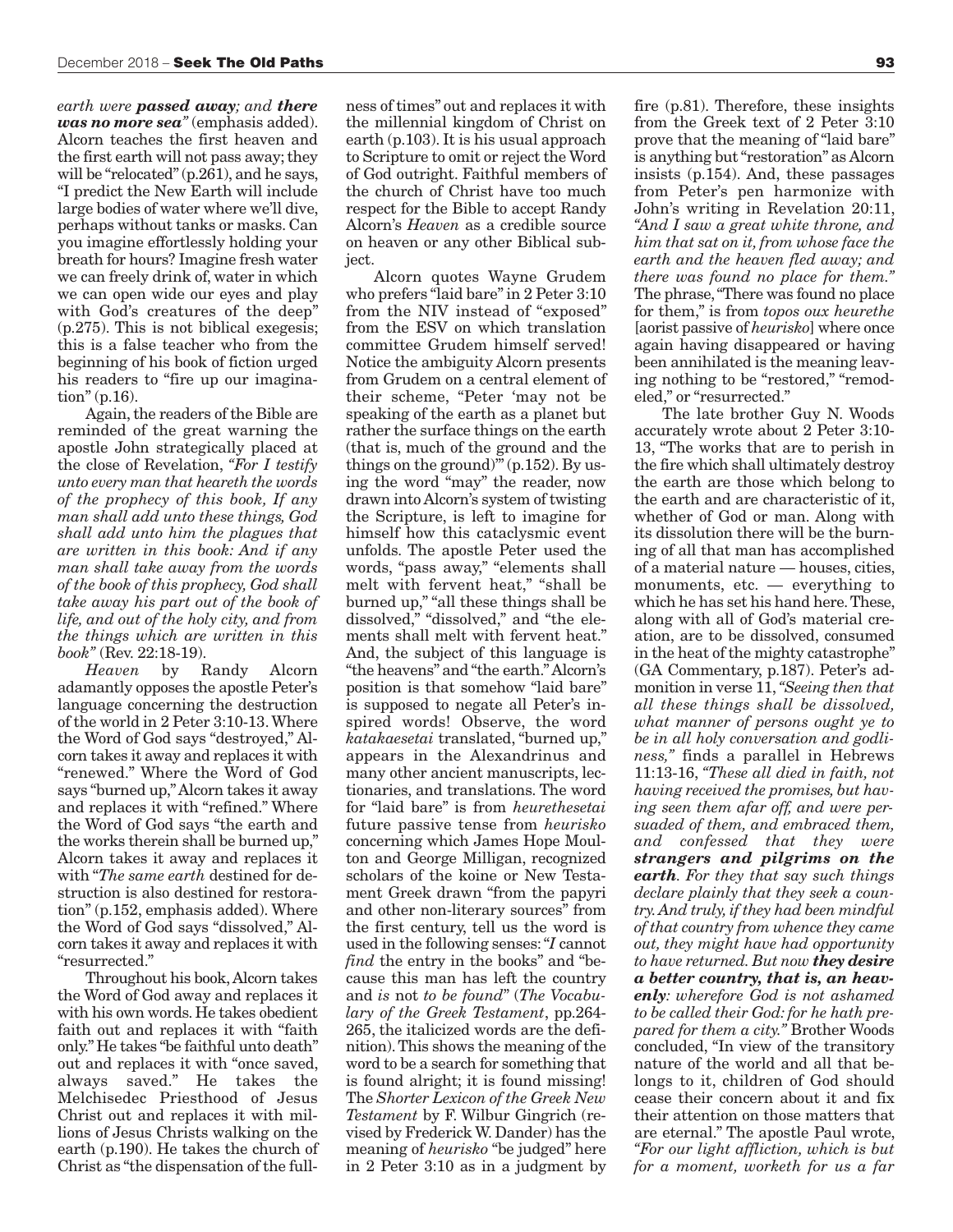*more exceeding and eternal weight of glory; While we look not at the things which are seen, but at the things which are not seen: for the things which are seen are temporal* [temporary, NKJV]; *but the things which are not seen are eternal"* (2 Cor. 4:17- 18, emphasis added).

The undisputed theme of *Heaven* by Randy Alcorn is God dwelling on the earth with mankind. He states, "Utopian idealists who dream of mankind creating 'Heaven on Earth' are destined for disappointment. But though they are wrong in believing that humans can achieve a utopian existence apart from God, the reality of Heaven on Earth — God dwelling with mankind in the world he made for us — will in fact be realized. It is *God's* dream. It is God's plan He not we — will accomplish it"  $(p.46)$ .

The question, "Will God dwell on the earth?" is a question the wisest man who ever lived — other than our Lord Jesus Christ — by the inspiration of the living God answered 3,000 years ago. Randy Alcorn is clever, but he is not wise, and he is not inspired of God as was King Solomon, who wrote, *"But will God indeed dwell on the earth? behold, the heaven and heaven of heavens cannot contain thee; how much less this house that I have builded"* (1 Kings 8:27)? There we have all we need to make a decision to accept or reject Randy Alcorn's book, *Heaven.* It is a purely "either/or" decision. Either Randy Alcorn is right about God dwelling on the earth and Solomon was wrong, or Solomon was right about "heaven and the heaven of heavens" being unable to contain our infinite God much less the temple Solomon built for him and the world it is in and Randy Alcorn is wrong. Decidedly, there are no two ways about it!

In the end, when Alcorn's fanciful 492 page book has been read and

studied, there is not one single, solitary new fact revealed about heaven. His imaginings, speculations, and "twisting" of the Scriptures, in reality, have yielded no actual, truthful, or Scriptural information. All he has done is entertain a million people with the materialism of Anthony Hoekema and the fictitious writings of C. S. Lewis to formulate a far-fetched and inane rambling about the sacred dwelling place of God. Neither he nor his followers will ever be able to minimize the strength of Solomon's words 3,000 years ago when he affirmed, *"But will God indeed dwell on the earth? behold, the heaven and heaven of heavens cannot contain thee; how much less this house that I have builded"* (1 Kings 8:27)?

> *4th of 4 parts 3210 Parker Lane Chattanooga, TN 37419*

## **THE TIMES OF RESTITUTION**

*Bill Boyd*

In Acts 3:21 Peter speaks of *"the times of restitution of all things."*<br>That is the King James Version. I like the word *"restitution"* and I ren Acts 3:21 Peter speaks of *"the times of restitution of all things."* That is the King James Version. I tained it in the title, but most Bible versions use the word *"restoration,"* and so I will do so as well, because I want this to be *"easy to understand"* by my target audience, and many of them are not great fans of the King James Version.

The word translated *"restoration"* is unique to Peter, and it is used only here in the New Testament. Premillennialists tell us that this restoration is the time of a coming earthly millennium. Advocates of the renewed earth doctrine tell us that it is the time when the earth will be materially returned to something like Eden before Adam sinned. In the context of this passage Peter spoke of *"seasons," "times,"* and *"days"* (all plural). I affirm that these *"seasons," "times,"* and *"days"* are now (the Christian Age) that we are living in the *"times of restoration"* now, and that it is not a material restoration of the earth, but a spiritual restoration of the souls of erring men. The context calls for this

#### conclusion.

Peter's sermon in Acts 3 is sometimes called "the second gospel sermon" — the first being the one in Acts 2. The two sermons are much alike. In the first, Peter affirmed that God raised Jesus from the dead (Acts 2:22- 24). As proof, he appealed to the prophecies of the Scriptures (Acts 2:25-31), their testimony as witnesses (Acts 2:32), and the things accompanying the outpouring of the Holy Spirit which were seen and heard (Acts 2:23). In Acts 3 he affirmed the same proposition (Acts 3:15), using the same proofs; they were witnesses (Acts 3:15), the miracle of the lame man healed was before them (Acts 3:16), and he appealed to the things spoken by the prophets (Acts 3:18). The Scriptures of the prophets were being fulfilled in their time (the first century) was the power behind the appeal to the prophets. That is the context.

Acts 3:19 is often compared to Acts 2:38. The passages are parallel. Both tell us to *"repent."* Where one says, *"be baptized,"* the other says, *"be converted,"* because it is baptism that

completes the conversion process. Where one says, *"for the remission of sins"* the other says, *"that your sins may be blotted out."* Where one says, *"ye shall receive the gift of the Holy Spirit"* the other says, *"that there may come seasons of refreshing from the presence of the Lord."* It would detract from my purpose to deviate into a lengthy discussion of *"the gift of the Holy Spirit,"* but when so doing, this parallel ought to be accounted for. The King James Version calls this *"the times of refreshing,"* but I like the way the American Standard Version uses the word "seasons" instead of "times." When I read the American Standard Version, I think of the refreshing change of seasons. After a hot humid summer, a cool dry autumn is refreshing. A warm spring day is refreshing after a long cold winter. So also are the spiritual joys that follow salvation.

Peter says that the Lord would send Jesus, *"whom the heavens must receive until the times of restoration"* (Acts 3:21). The English Standard Version calls this *"the time* (singular) *for restoring all things,"* the New Ameri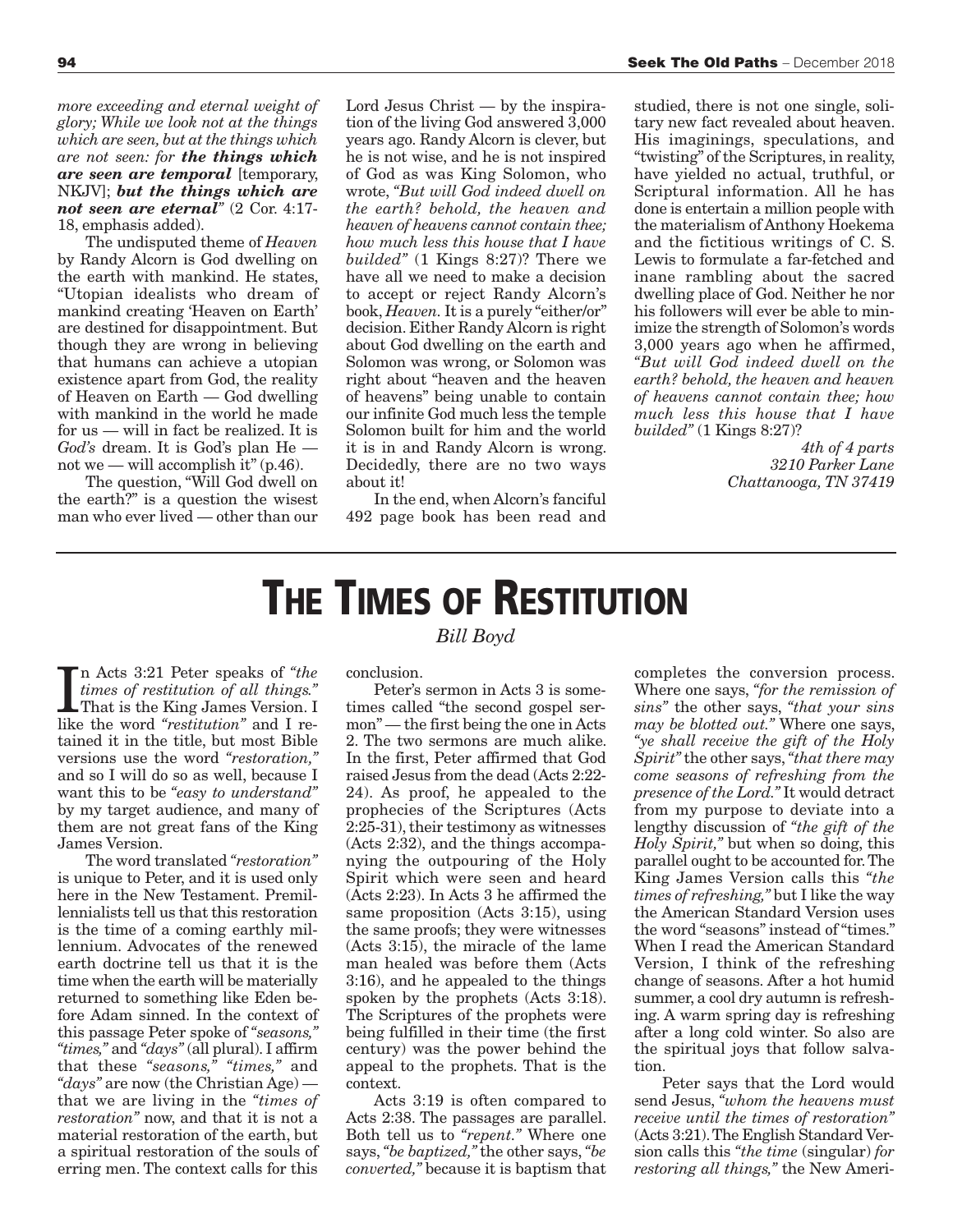can Standard Bible calls it *"the period* (singular) *of restoration of all things,"* But Peter did not say, *"until the time"* (singular); he said *"until the times"* (plural). The *"times of restoration"* correspond to the *"seasons of refreshing."* The *"times"* and *"seasons"* coincide with the reception of Jesus in heaven. Jesus is received in heaven now, and the *"seasons of refreshing"* are ours now, therefore *"the times of restoration"* are now.

In Acts 3:21 Peter says *"the times of restoration"* are the times *"which God hath spoken by the mouth of all his holy prophets since the world began."* Moses was the first of those prophets. He identified these times as the times in which men would harken to the prophet who the Lord would raise up like Moses (Acts 3:22; Deut. 18:18). He was speaking of Jesus (Heb. 1:1-2), and we harken to the voice of Jesus now; as was said in the presence of Moses on the mount of transfiguration, *"Hear ye him"* (Matt. 17:5).

Peter further said, *"all the prophets from Samuel and those that follow after, as many as have spoken, have likewise foretold of these days"* (Acts 3:24). Now follow this: In Acts 3:21 Peter said *"the times of restoration"* were the times *"spoken by the mouth of all his holy prophets, since the world began,"* and in Acts 3:22-24 he said that Moses, Samuel, and all the prophets that followed spoke of *"these days,"* therefore *"the times of restoration of all things"* are *"these days."*

Peter said that the heaven must receive Christ until *"the times of restoration."* He did not say the heavens would receive him until the times of restoration began. The heavens are receiving Christ in *"these days,"* and the *"times of restoration"* are *"these days,"* therefore Peter was preaching that the heavens would receive Jesus until the times of restoration are completed. Jesus ascended into heaven to sit on his throne at the right hand of God (Acts 2:33). He is now in heaven *"exalted"* (Acts 2:33), *"glorified"* (Acts 3:13), and *"received"* (Acts 3:21), and the heavens must receive him while he is restoring all things to himself. All who will *"repent and be converted"* (Acts 3:19) are spiritually restored. Therefore, he is restoring all things to himself now.

Paul's language is similar to Peter's, and they taught the same thing.

Where Peter said *"restoration,"* Paul said *"reconciliation." "When we were enemies we were reconciled to God"* (Rom. 5:10), *"Therefore if any man be in Christ, he is a new creature: old things are passed away; behold, all things are become new. And all things are of God, who hath reconciled us to himself by Jesus Christ, and hath given to us the ministry of reconciliation; To wit, that God was in Christ, reconciling the world unto himself, not imputing their trespasses unto them; and hath committed unto us the word of reconciliation. Now then we are ambassadors for Christ, as though God did beseech you by us: we pray you in Christ's stead, be ye reconciled to God"* (2 Cor. 5:18-20), and, *"Having made peace through the blood of his cross, by him to reconcile all things unto himself; by him, I say, whether they be things in earth, or things in heaven"* (Col. 1:20). The present spiritual rec-

onciliation is the present spiritual restoration. The restoration of *"all things"* in Acts 3:21, is the reconciliation of *"all things"* in Colossians 1:20.

Advocates of the renewed earth tell us that the *"times* (plural) *of the restoration"* is the time (singular) when Christ will renew the material earth. I say, prove it. Find it in the context and prove it. Telling us what you think it means does not prove it. Show us that *"all his holy prophets,"* including Moses, Samuel, *"and those that follow after,"* have foretold of *"those days"* instead of *"these days."* They cannot do it. Advocates of the renewed earth theory will have to find their doctrine elsewhere.

> *wmhboyd@aol.com 647 Finger Bluff Road Morrison, TN 37357*

**SEND US YOUR CHANGE OF ADDRESS**

#### **Pick A Side…**

*(Continued from page 89)*

*light, that his deeds may be made manifest, that they are wrought in God."* Which do you love? The Light (truth) or Darkness (error)? Remember, to try to be neutral or to make no choice at all is the same as making the choice for evil. The point is, walk (live) in the Light of Truth (1 John 1:7) or walk (live) in the Blackness of Darkness of Error (Jude 13).

• Matthew 10:34-39, *"Think not that I am come to send peace on earth: I came not to send peace, but a sword. For I am come to set a man at variance against his father, and the daughter against her mother, and the daughter in law against her mother in law. And a man's foes shall be they of his own household. He that loveth father or mother more than me is not worthy of me: and he that loveth son or daughter more than me is not worthy of me. And he that taketh not his cross, and followeth after me, is not worthy of me. He that findeth his life shall lose it: and he that loseth his life for my sake shall find it."* The Lord's words here are powerful indeed. Choosing the way of Truth will divide families because many (perhaps most) in the family will choose the wrong way. The point is, the Lord calls upon all to choose. Which will it be: family or God, right or wrong, heaven or hell — temporary (brief) or permanent (eternal).

The Gospel of Jesus is polarizing. It calls men out of darkness. Few come to the light, while many love the darkness. This is not a fault of the message nor of the messenger. The Gospel is polarizing because some hearts are soft and some are hard. Some minds are open and others are closed. Some will change and others will not.

Should we stop preaching the truth because some turn away? We must preach the same polarizing Gospel that Jesus preached. The Gospel is the truth. Paul said, *"I am not ashamed of the gospel of Christ: for it is the power of God unto salvation to every one that believeth; to the Jew first, and also to the Greek"* (Rom. 1:16). Believe and be Baptized or be Condemned (Mark 16:16). The point is, Pick a Side.

> *1495 E Empire Ave. Benton Harbor, MI 49022*